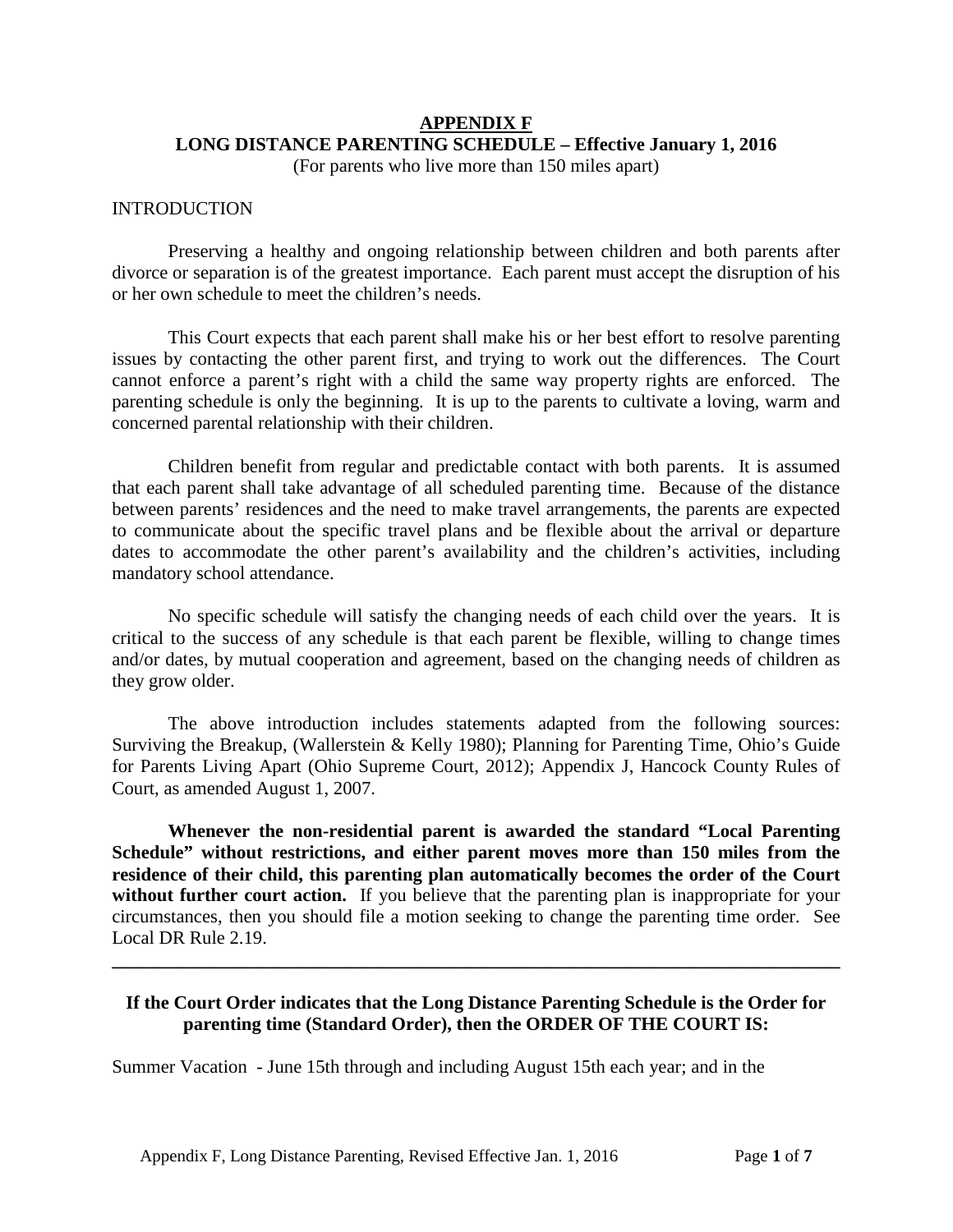#### **Even-numbered Years: Odd-Numbered Years:**

- day of vacation to Dec. 26 Saturday, Sunday
- b. Pre-schoolers\*\*: Dec. 18 through Dec. 26

Spring Vacation Break: Christmas Vacation:

- vacation through Jan. 2
- b. Pre-schoolers\*\*: Monday after Easter Sunday Spring Vacation Break: Sunday full day of vacation

Christmas Vacation: Thanksgiving: Wed., after school a. School-aged child\*: first Thanksgiving Day, Friday,

- a. School-aged child\*:  $a.$  School-aged child\*: Dec. 26 Sixth day of vacation to last day of vacation
	- through last day of b. Pre-schoolers\*\*: Dec. 26

- through the following a. School-aged child\*: First through fifth day
	- b. Pre-schoolers\*\*: Sunday before Easter through Easter Sunday

\*All school-aged and preschool-aged brothers and sisters of these parents' relationship with each other are included in the exercise of parenting time rights, unless ordered otherwise. \*\*For pre-schoolers who have no school-aged brothers and sisters of these parents' relationship with each other.

#### **If the Court Order or Decree provides that the Optional Schedule of the Long Distance Parenting Schedule is the Order for parenting time, then the ORDER OF THE COURT IS THE FOLLOWING:**

Summer Vacation - June 15 through and including August 15 each year, and in the:

| <b>Even-Numbered Years:</b>  | <b>Odd-Numbered Years:</b>    |
|------------------------------|-------------------------------|
| <b>Christmas Vacation</b>    | <b>Spring Vacation Break</b>  |
| a. School-aged child: *first | a. School-aged child: * first |
| to last day of vacation      | to last day of vacation       |
| b. Pre-schoolers: ** Dec. 18 | b. Preschoolers: ** Sunday    |
| through Jan. 2               | before Easter through         |
|                              | Easter                        |

\*All school-aged and preschool-aged brothers and sisters of these parents' relationship with each other are included in the exercise of companionship rights, unless ordered otherwise. \*\*For pre-schoolers who have no school-aged brothers and sisters of these parents' relationship with each other.

## **ADDITIONAL COMPANIONSHIP TIMES UNDER EITHER LONG DISTANCE PARENTING SCHEDULE OUTLINED ABOVE:**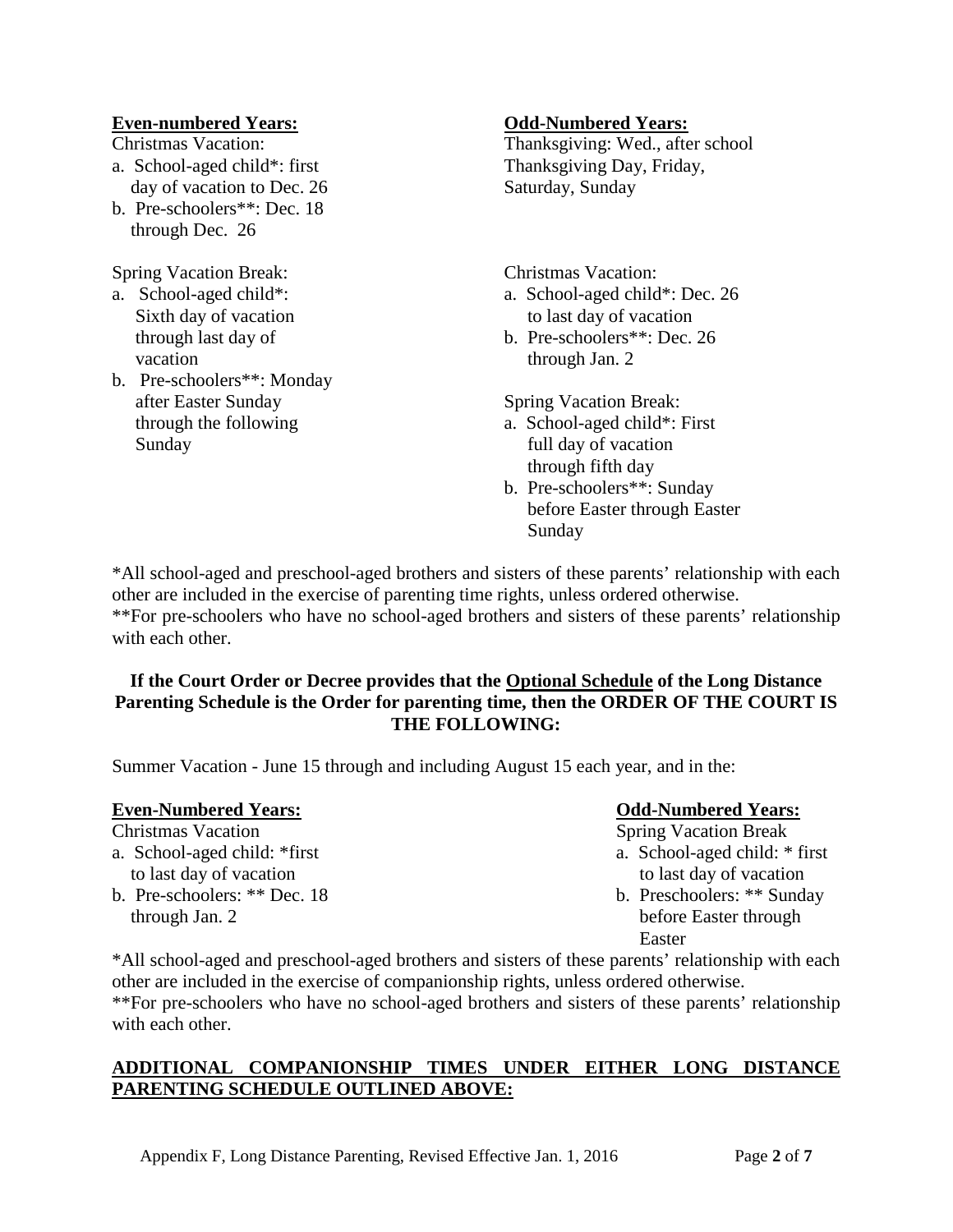a. Weekend: Third Friday at 7 p.m. through the following Sunday at 7 p.m. every month if travel time between homes is less than three (3) hours. **Advance notice must be given to the** residential parent of one (1) week to exercise this additional parenting time.

b. Father's Day to the father, and Mother's Day to the mother if there is **one (1) week advance** notice to exercise this additional parenting time.

c. If the non-residential parent travels to the community where the residential parent lives, and gives **two (2) days notice** of intent to exercise parenting time, parenting time must occur.

d. If the residential parent travels to the community where the non-residential parent lives, he or she must provide **two (2) days notice** and grant parenting time to the other parent.

e. The residential parent shall enjoy the same additional parenting times as outlined above during extended summer visits with the non-residential parent.

The parents are referred to the following Long Distance Parenting Plan and Companionship Schedule for a fuller explanation of their rights and responsibilities.

## **LONG DISTANCE PARENTING PLAN AND COMPANIONSHIP SCHEDULE**

The Court has established a specific order of parenting time for parents living separately for the following reasons:

1. To provide direction to both parents when disagreements occur about dividing their child(ren)'s time between them. Otherwise, a minor problem may easily turn into stressful, expensive and lengthy litigation.

2. To provide a minimum standard of time for the non-residential parent to have with the child(ren), and a basis for negotiating changes, without the parents incurring expenses for court costs and attorney fees.

3. To provide a statement of rights and responsibilities between the parents regarding implementation of the parenting schedule.

## **GENERAL REGULATIONS/GUIDELINES**

a. Basis for Schedule

This parenting plan and schedule presumes that the father and mother are good parents who are each capable of meeting the physical and emotional needs of their child)ren); that their child is safe with each of them; that father and mother respect the right of their child to have two parents throughout the child's lifetime as necessary to the healthy and full development of their child; that mother and father respect the right of the other to parent their child; and that their child has the right to love both parents regardless of whether the parents get along with each other.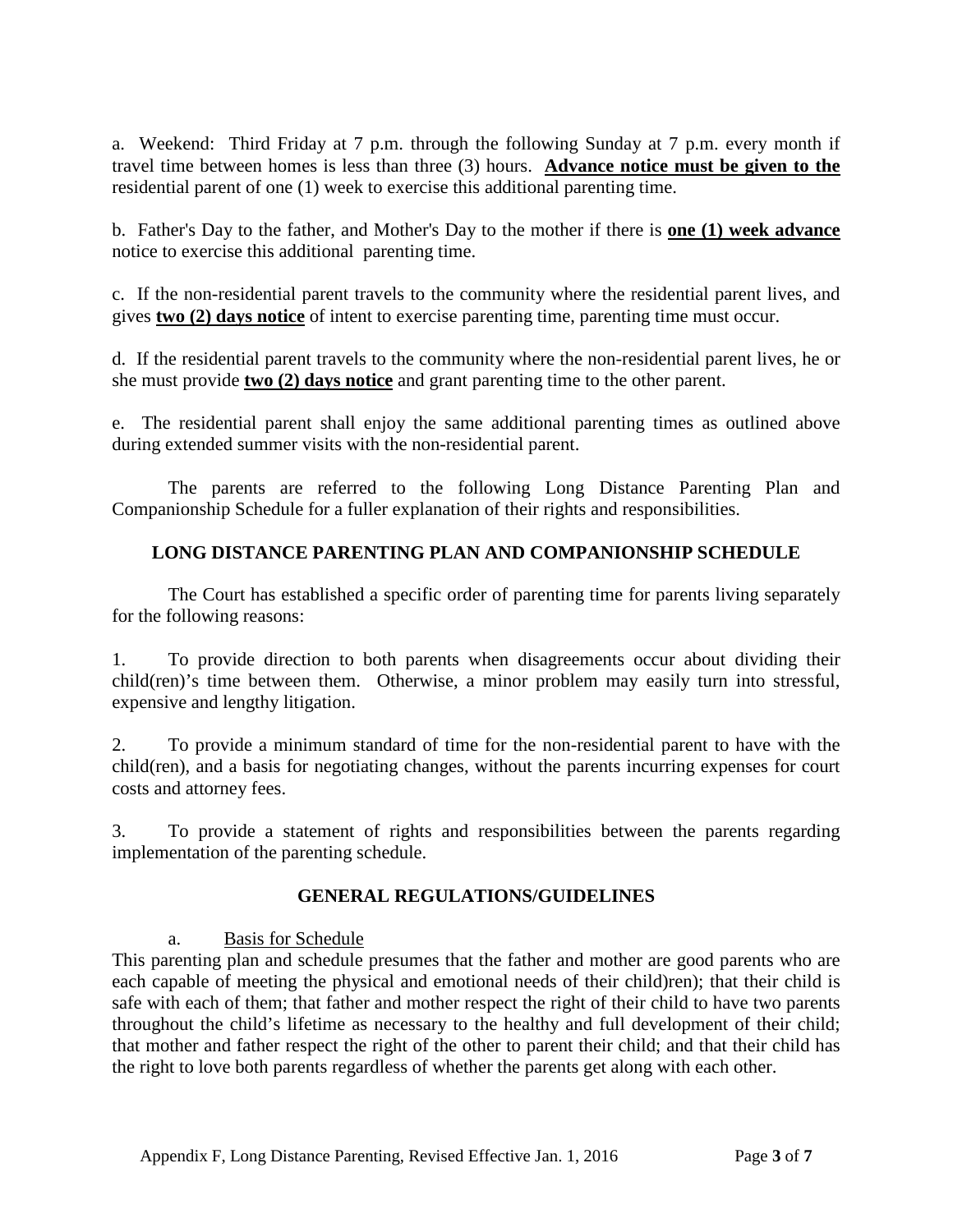## b. Keeping the Children Together

This schedule presumes that the parenting time will be exercised with all of the children of these parents together, not separately.

## c. Exercise of Parenting Time

This schedule presumes that the non-residential parent shall exercise all companionship times and days outlined above as the Standard Order of the Optional Order, whichever the parties choose or the Court orders, so long as proper notice is given. The residential parent shall presume that the non-residential parent will exercise all companionship under the Order, and not schedule any plans for their child that interferes with the non-residential parent's rights of parenting time or deny the rights set forth in this schedule to the other parent.

## d. Cancellation of Parenting Time by Non-residential Parent

The non-residential parent must give notice of intent NOT to have companionship, as soon as he or she is aware that parenting time is not possible, unless a last minute emergency occurs. A parent who does not exercise parenting time forfeits the time, and is not entitled to make-up time, unless the parties agree otherwise.

## e. Summer School

Summer school that is necessary for a child to pass to the next grade should be attended at the location of the non-residential parent's home. The residential parent must make arrangements with both schools and be certain that documentation of completion is received by the child's school in the residential parent's community.

# f. Communication between Parents

The parents are responsible for making the parenting time arrangements. The child(ren) cannot become the agent of the parent to make those arrangements. One of the most common mistakes made by parents who are having trouble communicating with each other is to use the child(ren) to make all parenting time arrangements. It is not the child's role to become involved in parental differences or disagreements on any issue.

## When Parents Do Not Communicate With Each Other

Parents temporarily may use other adults to make arrangements for parenting time, but the best solution is to seek professional help to learn or improve their ability to work together for their child(ren)'s best interests. If one parent will not cooperate in counseling, the parent desiring counseling to assist in communication may file a motion with the Court to request counseling or other services to assist the parents.

## g. Returning the child(ren) after Exercising Parenting Time

This schedule presumes that the non-residential parent will not return the child(ren) before the end of the scheduled parenting time period (not early, not on a different day), unless the parents agree in advance; nor return the child(ren) late; and that the residential parent or other responsible adult well-known to the child(ren) will be present at the place the child(ren) is to be returned.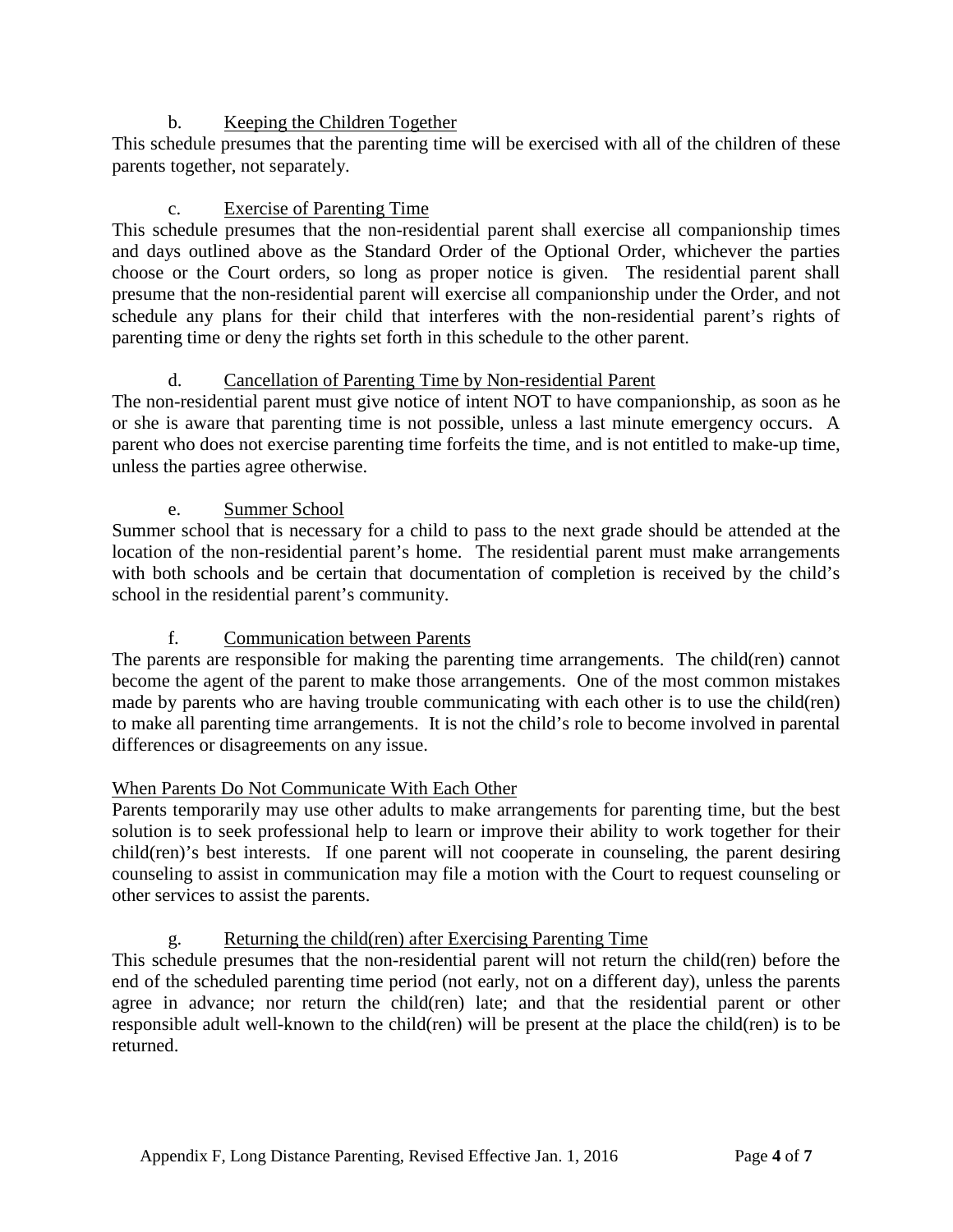# h. Communication between Parent and Child

In place of frequent and regular physical contact that would be available if the parents lived nearer to one another, frequent and liberal communication between the non-residential parent and the child(ren) is vital. The children are permitted to contact a parent at any time via phone, video, or other electronic means, subject to reasonable limits on appropriate times, frequency, and length of contacts to avoid disruption of activities or excess costs. If it is the practice of the residential parent to use a telephone answering device, the parents should agree in advance when the other parent will call at a designated time, so that the call may be completed. Each parent must always provide a contact telephone number to the other parent where the child may be reached. The child must be allowed privacy by each parent for the purposes of communicating with the other.

Each parent must provide all written communication and gifts from the other parent to the child as soon as they are received, and must provide a home address to the other parent at all times.

## i. Transportation for Exercise of Parenting Time

Unless otherwise agreed, the non-residential parent is responsible for the physical transportation of the child from the residential parent's home to his/her own home in exercising the long distance schedule. The residential parent is responsible for the physical transportation of the child from the non-residential parent's home to his/her home at the end of the parenting time. Travel by methods other than car requires the parent to transport the child timely to the location for departure and to pick up the child from the designated location upon return to that parent.

Transportation by Car: Any insured responsible adult well-known to the child(ren) and with a valid driver's license may be utilized by a parent to provide transportation. All child restraint laws must be complied with by a person driving the child(ren). No person transporting the child shall be under the influence of drugs or alcohol or any substance of abuse.

Transportation by Airplane: Airline regulations govern the age at which a child may fly unescorted. Any older child may fly under such regulations as each airline may establish. Airline reservations should be made well in advance and preferably non-stop, if possible. The parent who is taking the child to the airport must notify the other parent immediately upon departure that the child is arriving, and the parent who meets the child must immediately notify the other parent that the child has arrived. Parents should consider in making the decision on this method of transportation whether the child may need an adult to chaperon the flight.

## Other Methods of Transportation

The parent should carefully consider in using any other method of transportation, the age of the child, the safety of the child traveling alone, and the child's experience in traveling alone, or whether an adult well-known to the child(ren) should be traveling with the child(ren).

## Costs of Transportation

The non-residential parent shall pay for the transportation costs to the non-residential parent's

Appendix F, Long Distance Parenting, Revised Effective Jan. 1, 2016 Page 5 of 7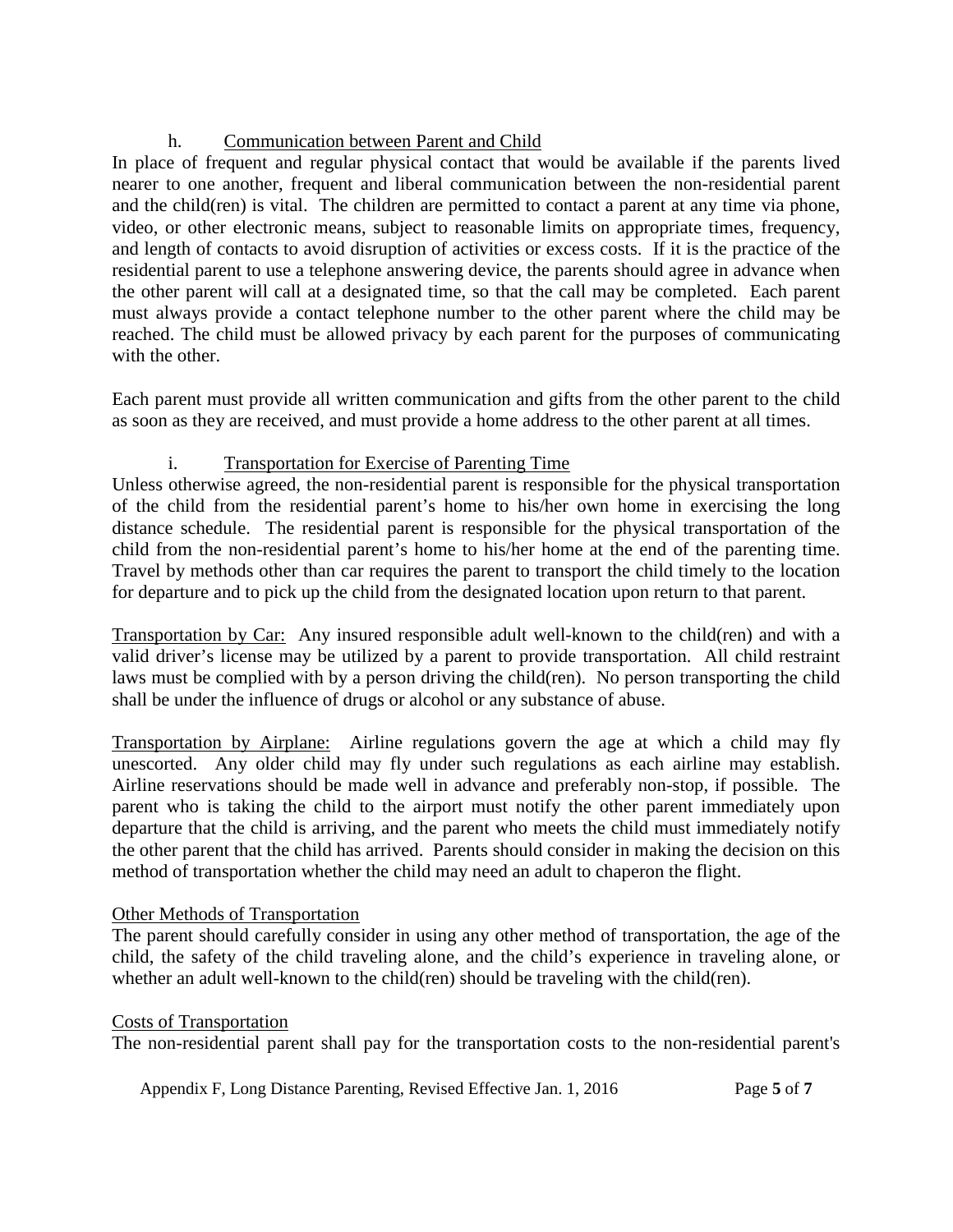residence and the residential parent shall pay for the transportation costs to the residential parent's residence, unless the Court determines otherwise.

## j. Child(ren)'s Clothing

The residential parent is responsible for providing sufficient appropriate clean clothing for the parenting time period, including good and play clothes, based on the lifestyle of the residential parent and child. If the planned parenting time activities require special or unusual clothing needs, the non-residential parent must notify the residential parent at least two days in advance of the parenting time period. If the child does not have the type of clothing requested, the residential parent is under no obligation to comply with the request. All clothing sent by the residential parent must be immediately returned at the end of the parenting time period.

## k. Traditions and Family

This schedule is in no way meant to interfere with family traditions. Each parent is encouraged to respect each other's family traditions and to adjust the parenting time schedule accordingly. Each parent should expect new family traditions to develop. It is expected that the child(ren) will continue to have contact with grandparents, aunts, uncles, cousins and any other family members during such times as they are with parents.

## *l*. Children's Activities

Except as agreed by the parents to accommodate their children's activities and interests, scheduled parenting time must not be delayed or denied because a child wishes to schedule other activities with friends, work, lessons, or sports, that conflict with the non-residential parent's scheduled parenting time periods. No residential parent shall schedule or allow a child to schedule any event that conflicts with the times and dates for parenting time, unless the parents agree otherwise. This schedule anticipates that the child will develop new friends and relationships in the non-residential parent's community, which will benefit the child.

## m. Child's Response to Long Distance Parenting Time

It is not uncommon for a child to have a strong emotional reaction to leaving his or her residential parent, or to have an equally strong reaction when leaving the non-residential parent. Parents need to know that their child's emotional response is natural and that it does not mean that the child does not love the other parent, or wishes not to be returned to that parent. Parents need to calmly reassure the child that he or she will see the other parent again. A healthy child should adjust to the situation.

Some parents are naturally concerned about a very young child being separated from the residential parent for extended periods of time set by this schedule. So long as the nonresidential parent has an established relationship with the child, the general rule is that the child should spend the time set forth in the schedule with that parent and will adjust to new surroundings with the assistance of his or her parent.

If a child indicates strong opposition to being with the other parent, it is the responsibility of both

Appendix F, Long Distance Parenting, Revised Effective Jan. 1, 2016 Page 6 of 7